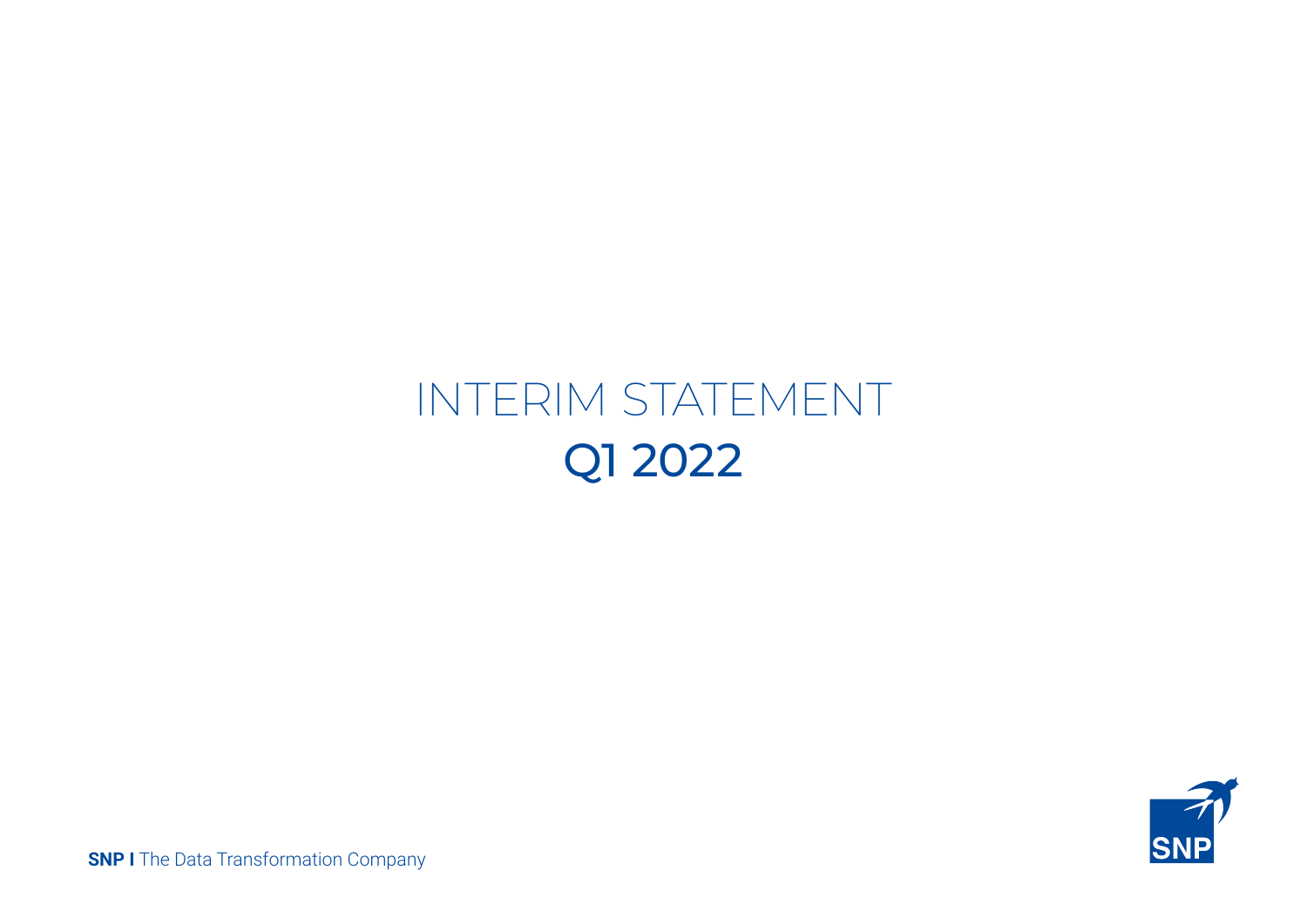#### **KEY FIGURES**

| in € million, unless otherwise indicated | Q1 2022 | 01 2021 | <b>Absolute delta</b> | Delta as % |
|------------------------------------------|---------|---------|-----------------------|------------|
| Order entry                              | 44.1    | 52.5    | $-8.4$                | $-16%$     |
| Revenue                                  | 41.0    | 33.1    | $+8.0$                | $+24%$     |
| EBITDA                                   | 3.8     | $-0.9$  | $+4.7$                | n/a        |
| EBIT                                     | 1.1     | $-2.7$  | $+3.9$                | n/a        |
| Profit or loss for the period            | $-0.6$  | $-2.5$  | $+2.0$                | +78%       |
| Earnings per share (in $\epsilon$ )      | $-0.08$ | $-0.35$ | $+0.27$               | $+77%$     |
| Operating cash flow                      | $-5.2$  | $-3.0$  | $-2.2$                | $-71%$     |
| Cash and cash equivalents                | 36.5    | 33.0    | 3.5                   | $+10%$     |
| Employees as of March 31                 | 1,310   | 1,588   | $-278$                | $-18%$     |

#### **KEY FIGURES (IN LIKE-FOR-LIKE TERMS\* )**

| in $\epsilon$ million, unless otherwise indicated | 01 2022          | 01 2021 | Absolute delta | Delta as % |
|---------------------------------------------------|------------------|---------|----------------|------------|
| Order entry                                       | 44.1             | 45.3    |                | $-3%$      |
| Revenue                                           | 41.0             | 33.5    | $+7.5$         | $+23%$     |
| EBITDA                                            | 3.8 <sub>1</sub> |         | $+4.9$         | n/a        |
| EBIT                                              |                  | $-3.0$  | $+4.$          | n/a        |

\* As pro forma key figures, the like-for-like key figures for the first quarter of 2021 differ from the above key figures due to the addition of the key figures for Datavard and EXA in the first quarter of 2021 (EXA prior to their acquisition date of March 1, 2021) and the elimination of the key figures for SNP Poland in the first quarter of 2021.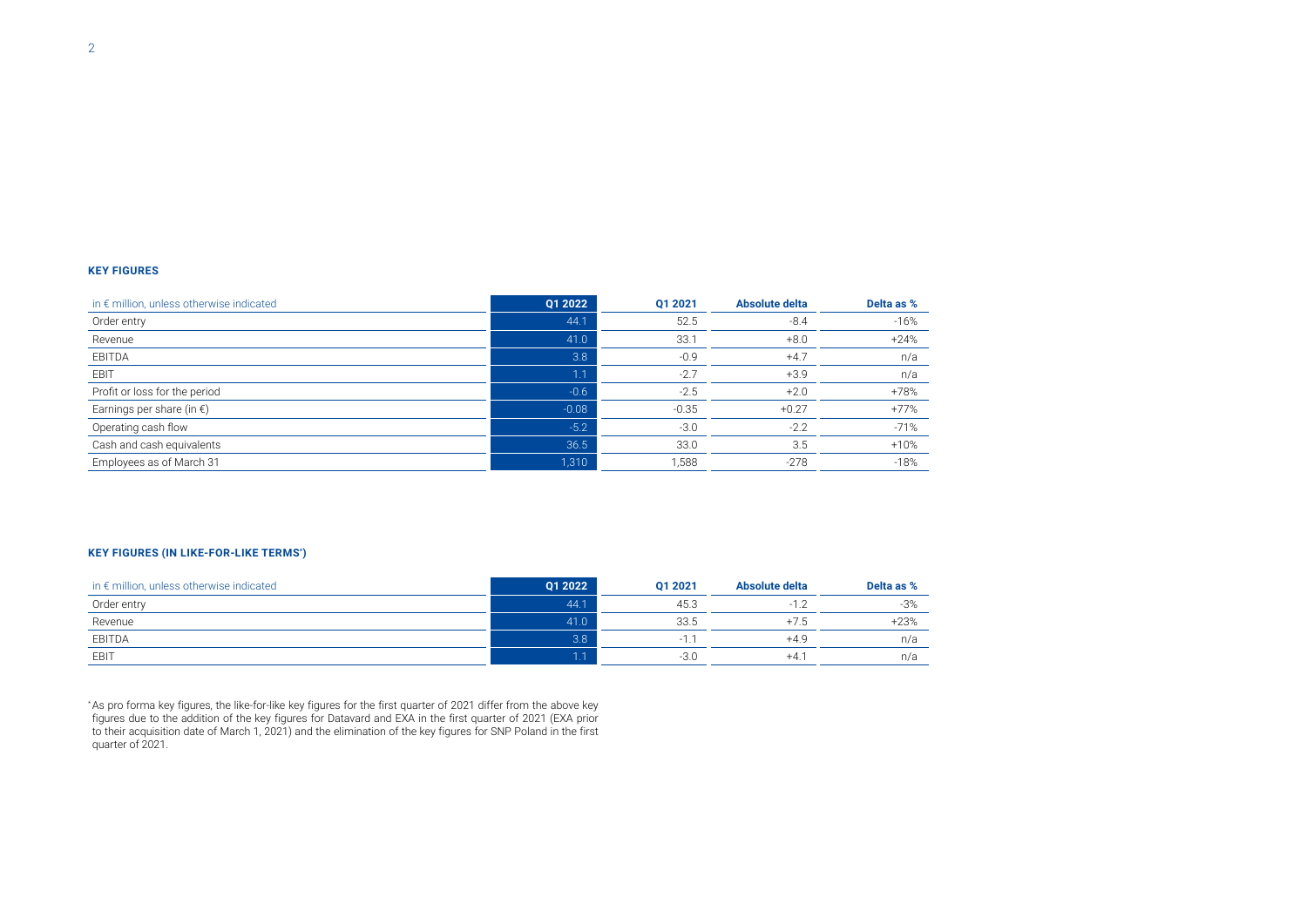# Business Performance of SNP Schneider-Neureither & Partner SE in the First Quarter of 2022

#### **ORDER BACKLOG AND ORDER ENTRY**

| in $\epsilon$ million | Q1 2022 | 01 2021 |         |
|-----------------------|---------|---------|---------|
| <b>Order entry</b>    | 44.1    | 52.5    | $-16%$  |
| <b>Services</b>       | 26.4    | 29.2    | $-10%$  |
| Software              | 12.6    | 21.8    | $-42%$  |
| <b>FXA</b>            | 5.1     | 1.5     | $+240%$ |
| <b>Order backlog</b>  | 137.0   | 133.9   | $+2%$   |

**Order entry** in the quarter under review totaled  $\epsilon$  44.1 million, which was 16% lower than the comparable figure for the previous year (previous year: € 52.5 million).

SNP SE entered into a large number of M&A transactions in the 2021 fiscal year. It acquired 74.9% of the shares in EXA AG with effect as of March 1, 2021, and 100% of the shares in Datavard AG with effect as of August 1, 2021. As of October 1, 2021, SNP sold 51% of the shares in SNP Poland.

Allowing for the addition of the order entry volumes of Datavard and EXA in the first quarter of 2021 (EXA prior to its acquisition date of March 1, 2021) amounting to € 10.2 million and the elimination of the order entry volume of SNP Poland in the first quarter of 2021 in the amount of  $\epsilon$  15.3 million, in **like-for-like terms** the order entry volume has undergone a slightly negative change of  $\epsilon$  -1.2 million or -3% (Q1 2021 like-for-like: € 45.3 million).

€ 26.4 million, or approximately 60%, of the order entry volume is attributable to the **Services business segment** (previous year:  $\epsilon$  29.2 million or approximately 56%). The **Software business segment** accounts for € 12.6 million, or approximately 29%, of the order entry volume (previous year: € 21.8 million, or approximately 42%). € 5.1 million, or approximately 12%, of the total order entry volume in the reporting period is attributable to the **EXA business segment** (previous year: € 1.5 million or approximately 3%; initially consolidated as of March 1, 2021).

The order entry volume in connection with impending **SAP S/4HANA projects** continued to develop positively, with an increase of around 19% to € 12.8 million by comparison with the first quarter of 2021 (previous year: € 10.8 million). SAP S/4HANA projects thus represent approximately 29% of the entire order entry volume of the SNP Group (previous year: around 21%).

The **CEU region** accounts for € 26.7 million of the order entry volume; this represents an increase of around 19% year-over-year (previous year: € 22.4 million). The CEU region's share of the global order entry volume thus amounts to 61% (previous year: 43%).

An order entry volume of  $\epsilon$  16.2 million was realized via partner contracts in the quarter under review (previous

year: € 10.5 million); this represents an increase of 54% year-over-year.

The **order backlog** amounted to  $\epsilon$  137.0 million as of March 31, 2022, compared to € 135.3 million as of December 31, 2021.

#### **Revenue Performance**

The SNP Group increased its revenue by 24% to  $\epsilon$  41.0 million in the first quarter of 2022 (previous year: € 33.1 million). This trend is attributable to all the business segments (Software, Service and EXA): In the Software business segment, revenue increased by 25% to € 12.1 million (previous year: € 9.7 million). This reflects an increased level of demand for end customer business as well as partner business. At the same time, revenue in the Services business segment increased by 19% and amounted to € 26.5 million (previous year:  $\epsilon$  22.2 million). This was due to the high order backlog as well as the related improvement in the level of utilization. The EXA business segment contributed € 2.4 million in the first quarter of 2022 (previous year, since initial consolidation as of March 1, 2021: € 1.1 million).

Allowing for the addition of the revenue realized by Datavard and EXA in the first quarter of 2021 (EXA prior to its acquisition date of March 1, 2021) amounting to € 6.4 million and the elimination of the external revenue of SNP Poland in the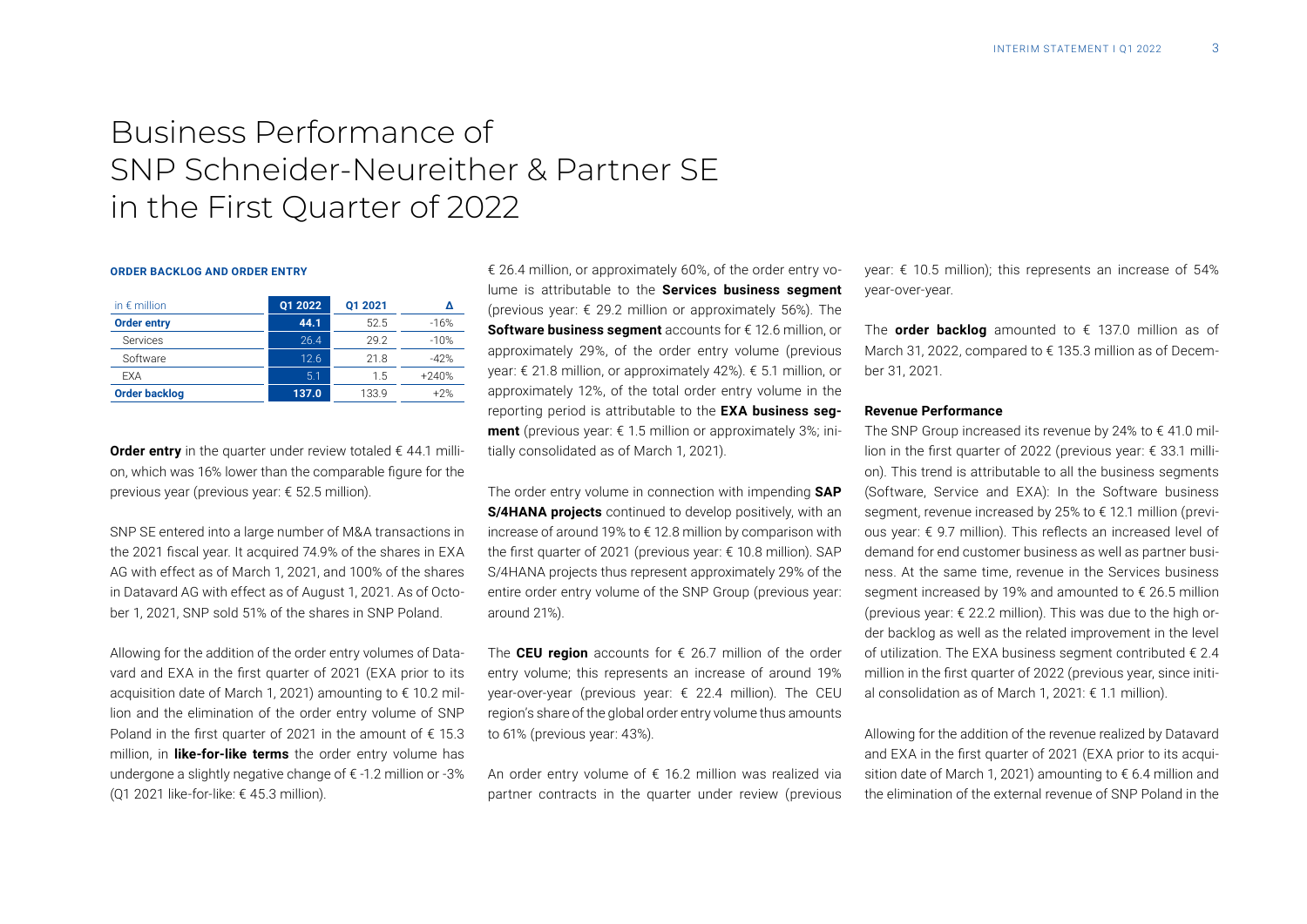$\Delta$ 

first quarter of 2021 in the amount of  $\epsilon$  6.0 million, in like-forlike terms revenue has undergone a positive change of  $\epsilon$  7.5 million or 23% (Q1 2021 like-for-like: € 33.5 million).

# **Revenue Distribution by Business Segment**

In line with the Group's internal reporting and organizational structure, EXA AG, which was acquired in the 2021 fiscal year, has been reported as a separate business segment since the end of 2021. The revenue of EXA, which had been reported in the Services and Software business segments in the same quarter in the previous year, has been adjusted in the following comments and allocated to the EXA business segment.

#### **OVERALL REVENUE BY BUSINESS SEGMENT**

| in $\epsilon$ million | 01 2022 | 01 2021 |         |
|-----------------------|---------|---------|---------|
| Services              | 26.5    | 22.2    | $+19%$  |
| Software              | 12.1    | 9 7     | $+25%$  |
| <b>FXA</b>            | 24      |         | $+116%$ |

In the first quarter, the **Services business segment** provided € 26.5 million (previous year: € 22.2 million) of Group revenue. Revenue in the Services business segment was thus  $\epsilon$  4.3 million or approximately 19% higher than in the first quarter of 2021, due to an improvement in the order situation and thus also in the level of utilization of consultants.

Measured in terms of the overall revenue volume of  $\epsilon$  41.0 million, revenue in the Services business segment in the reporting period corresponds to a share of 65% (previous year: 67%).

The **Software** business segment **(including maintenance and cloud)** generated revenue of  $\epsilon$  12.1 million (previous year: € 9.7 million). This corresponds to an increase of around 25% compared with the first quarter of 2021.

Within the Software business segment, with a volume of € 7.5 million revenue from software licenses was € 2.4 million higher than in the previous year, which represents a significant increase (previous year: € 5.2 million).

Within the Software business segment, recurring software support revenue increased by  $\epsilon$  0.3 million or 10% to  $\epsilon$  3.5 million (previous year: € 3.2 million). Cloud revenue has de-velopment of external revenue by region: in € million **Q1 2022 Q1 2021 <sup>∆</sup>** creased by  $\epsilon$  0.2 million or -18% to  $\epsilon$  1.1 million (previous year: € 1.3 million), principally due to the sale of the Group's Polish subsidiary SNP Poland Sp. z o.o.

#### **REVENUE IN THE SOFTWARE BUSINESS SEGMENT**

| in $\epsilon$ million | 01 2022 | 01 2021 |        |
|-----------------------|---------|---------|--------|
| Software licenses     | 7.5     | 52      | +45%   |
| Software support      | 3.5     | 37      | $+10%$ |
| Cloud                 | 11      | 13      | $-18%$ |

Measured in terms of the overall revenue volume of  $\epsilon$  41 million, the revenue achieved in the Software business segment in the reporting period corresponds to a share of 30% (previous year: 29%).

In the first quarter of 2021, the **EXA business segment** accounted for revenue in the amount of € 2.4 million (previous year: € 1.1 million; initial consolidation as of March 1, 2021). Measured in terms of the overall revenue volume of  $\epsilon$  41 million, the revenue achieved in the EXA business segment in the reporting period corresponds to a share of 6% (previous year: 3%).

#### **Revenue Distribution by Region**

The increase in Group revenue in the reporting period is attributable to a positive revenue trend in all of the Group's regions. The following tables show the distribution and de-

#### **REVENUE BY REGION**

| in $\epsilon$ million | Q1 2022      | Q1 2021 |
|-----------------------|--------------|---------|
| CEU                   | 23.9         | 17.1    |
| <b>EEMEA</b>          | $\mathbf{I}$ | 6.0     |
| Latam                 | 5.3          | 4.5     |
| USA                   | 5.0          | 2.8     |
| UKI                   | 2.0          | 1.6     |
| <b>JAPAC</b>          | 4.9          | 1.2     |
|                       |              |         |

<sup>1</sup> The EEMEA region comprised the Eastern Europe, Middle East and Africa regions. Following the sale of 51% of the shares in SNP Poland as of October 1, 2021, this region is no longer included in the reporting.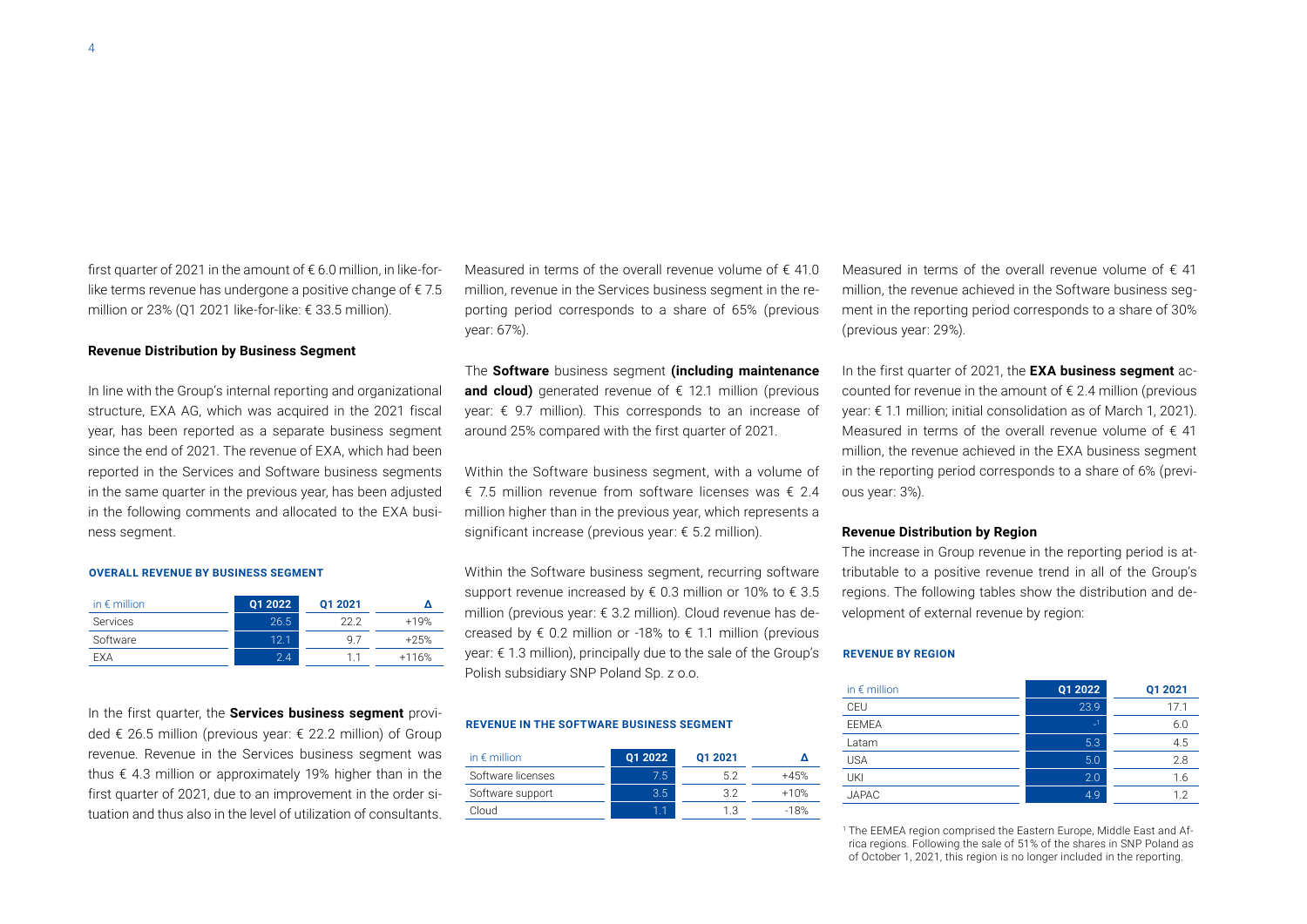#### **OPERATING PERFORMANCE**

|                                | Q1 2022 | Q1 2021 |
|--------------------------------|---------|---------|
| EBITDA (in $\epsilon$ million) | 3.8     | $-09$   |
| EBITDA margin                  | 9.2%    | $-2.8%$ |
|                                |         |         |
| EBIT (in $\epsilon$ million)   | 11      | -27     |
| EBIT margin                    | 2.7%    | $-8.3%$ |

In the first quarter of 2022, SNP achieved **earnings before interest, taxes, depreciation and amortization (EBITDA)**  of € 3.8 million (previous year: € -0.9 million); this corresponds to an increase of € 4.7 million compared to the previous year. The EBITDA margin accordingly amounts to 9.2% (previous year: -2.8%).

The increase in operating earnings is mainly attributable to the earnings contributions which are associated with the rise in revenue. The acquisitions of EXA and Datavard accounted for a combined EBITDA figure of  $\epsilon$  0.1 million.

It should be noted that, in the quarter under review, a large number of projects were once again implemented with partners on the basis of software quotas which had already been agreed in previous years. The related software revenue in the amount of  $\epsilon$  2.6 million and the resulting earnings effects had already been realized in previous years.

Costs of purchased services and the cost of materials rose disproportionately weakly by comparison with the revenue trend, by € 0.1 million or 2.2% to € 5.5 million (previous year: € 5.3 million). While purchased services increased by  $€ 1.0$ million to  $\epsilon$  4.6 million, in line with the picture for consulting fees, expenses for software decreased, analogously to the trend for revenue from third-party software. The latter effect is mainly attributable to the sale of the SNP Poland unit.

Personnel expenses increased by  $\epsilon$  1.7 million or 6.7% to € 27.1 million; this includes severance expenses in the amount of  $\epsilon$  0.6 million (previous year:  $\epsilon$  0.0 million).

Depreciation and amortization have increased by  $\epsilon$  0.8 million to € 2.6 million (previous year: € 1.8 million). This was due, in particular, to additional PPA depreciation/amortization as a result of the acquisitions made over the course of the previous year.

Other operating expenses rose by  $\xi$  2.4 million to  $\xi$  6.4 million in the reporting period (previous year: € 4.1 million). This is mainly due to services purchased by the former SNP Poland, which were removed from the scope of consolidation in the previous year. Further cost increases have resulted from acquisition-related costs ( $\epsilon$  +0.3 million), legal and consulting expenses ( $\epsilon$  +0.2 million), other personnel costs (€ +0.1 million) and insurance costs (€ +0.1 million).

Other operating income rose by  $\epsilon$  0.8 million in the first quarter of 2022 to € 1.8 million, which is mainly attributable to exchange rate effects.

**Earnings before interest and taxes (EBIT)** were at € 1.1 million significantly higher than the previous year's figure of € -2.7 million. The EBIT margin is thus 2.7% (previous year: -8.3%).

Allowing for the addition of the EBITDA of Datavard and EXA in the first quarter of 2021 (EXA prior to its acquisition date) amounting to  $\epsilon$  0.7 million and the elimination of the EBITDA of SNP Poland in the first quarter of 2021 in the amount of € 0.9 million, in like-for-like terms EBITDA has undergone a positive change of € 4.9 million. (Q1 2021 likefor-like:  $\epsilon$  -1.1 million).

EBIT has undergone a positive change of  $\epsilon$  4.1 million in likefor-like terms. (Q1 2021 like-for-like: € -3.0 million).

#### **EBIT IN THE SERVICES BUSINESS SEGMENT**

|                              | Q1 2022 | Q1 2021<br>(adjusted) |
|------------------------------|---------|-----------------------|
| EBIT (in $\epsilon$ million) | 0.1     | -23                   |
| EBIT margin                  | 0.3%    | $-10.3%$              |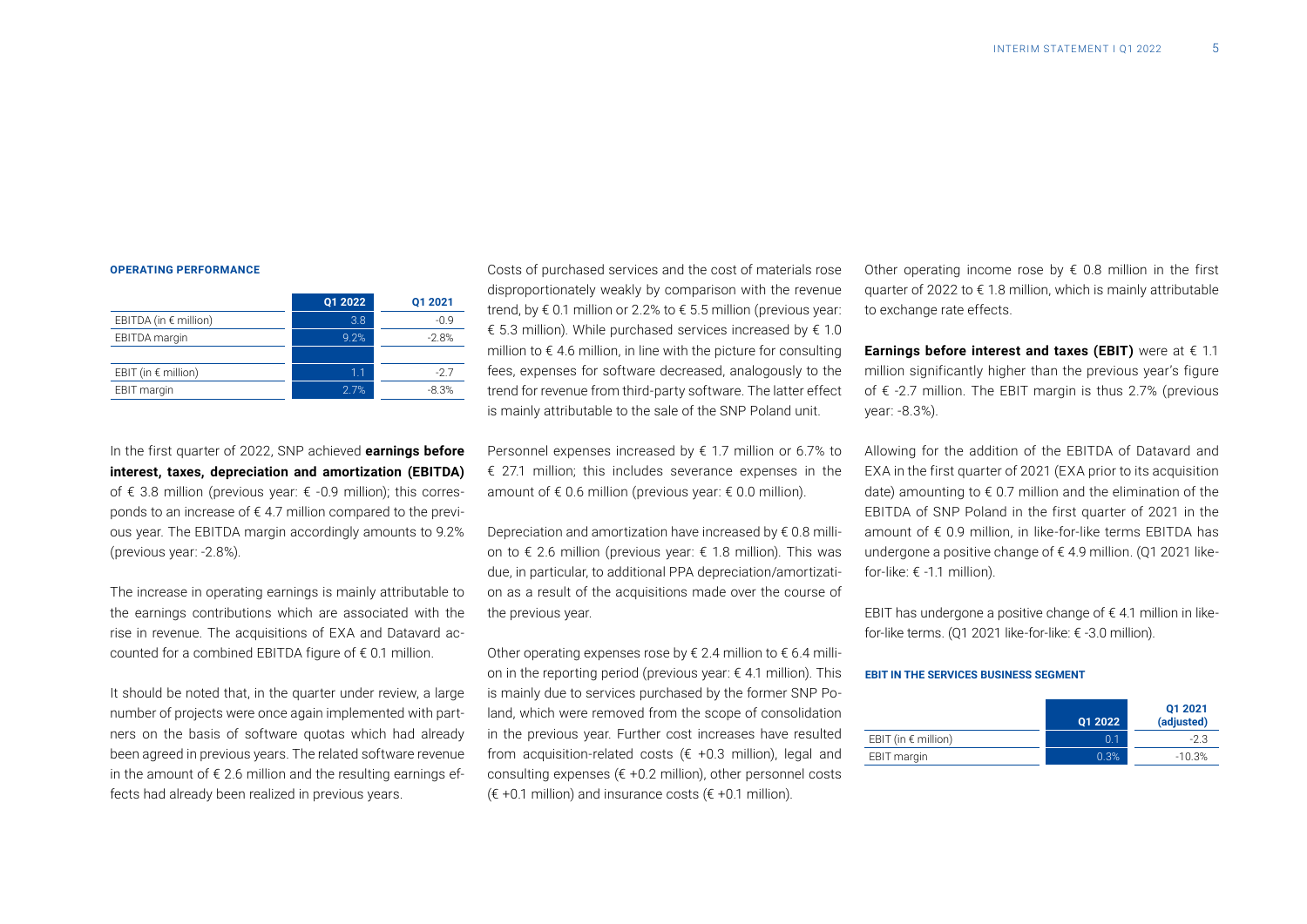#### **EBIT IN THE SOFTWARE BUSINESS SEGMENT**

|                              | 01 2022 | Q1 2021<br>(adjusted) |
|------------------------------|---------|-----------------------|
| EBIT (in $\epsilon$ million) | 3.8     | 1.6                   |
| EBIT margin                  | 31.0%   | $+16.5%$              |

#### **EBIT IN THE EXA BUSINESS SEGMENT**

|                              | 01 2022 | 01 2021 |
|------------------------------|---------|---------|
| EBIT (in $\epsilon$ million) | 0.2     | 0.5     |
| EBIT margin                  | 8.8%    | 43.0%   |

#### **NET FINANCIAL RESULT AND RESULT FOR THE PERIOD**

| in $\epsilon$ million                     | 01 2022 | 01 2021 |         |
|-------------------------------------------|---------|---------|---------|
| Net financial result                      | $-1.9$  | $-0.4$  | $-349%$ |
| Earnings before taxes<br>(EBT)            | $-0.8$  | $-3.2$  | $+76%$  |
| Income taxes                              | 0.2     | 0.6     | $-70%$  |
| Profit or loss for the<br>period          | $-0.6$  | $-2.5$  | $+77%$  |
| Earnings per share<br>(diluted and basic) | $-0.08$ | $-0.35$ | $+77%$  |

The negative net financial result of  $\epsilon$  -1.9 million (previous year: € -0.4 million) is mainly attributable to the distribution made to minority shareholders of EXA AG in the amount of € 1.4 million. From a Group perspective, due to existing put/ call options 100% of the shares are attributable to SNP SE as of March 1, 2021. The distribution is therefore reportable as interest expense in the consolidated income statement.

After income taxes, the profit for the period amounted to € -0.6 million (previous year: € -2.5 million). The net margin (the ratio of the result for the period to overall revenue) is -1.4% (previous year: -6.1%).

#### **Statement of financial position**

Our total assets have increased slightly, by  $\epsilon$  4.2 million, compared with December 31, 2021, and amount to € 270.3 million.

On the **assets side of the balance sheet, current assets** have risen by € 3.6 million to € 113.7 million compared to March 31, 2022. This increase is mainly due to the rise in contract assets ( $\epsilon$  +5.9 million to  $\epsilon$  35.8 million) due to the higher revenue volume as well as the increase in other nonfinancial assets ( $\epsilon$  +1.7 million to  $\epsilon$  5.7 million) on account of seasonal increased prepaid expenses at the start of the year. On the other hand, cash and cash equivalents as of March 31, 2022, decreased by € 3.9 million to € 36.5 million (December 31, 2021: € 40.3 million).

**Noncurrent assets** are almost unchanged at € 156.6 million (December 31, 2021: € 156.0 million).

On the **liabilities side of the balance sheet, current liabilities** decreased by € 26.7 million to € 62.9 million compared to March 31, 2022. By contrast, **noncurrent liabilities** increased by € 30.5 million to € 104.8 million. Both of these changes mainly reflect the raising of a promissory note loan with an overall volume of € 32.5 million and a related reclassification of around € 26 million in financial liabilities from the current segment to the noncurrent segment.

**Group equity** is at  $\epsilon$  102.6 million almost unchanged by comparison with its level of € 102.2 million as of December 31, 2021. The equity ratio thus amounts to 38.0% (as of December 31, 2021: 38.4%).

#### **Development of Cash Flow and the Liquidity Position**

Operating cash flow amounted to  $\epsilon$  -5.2 million in the first three months of 2022; this represents a deterioration by comparison with the figure of  $\epsilon$  -3.0 million in the same quarter of the previous year. This is mainly attributable to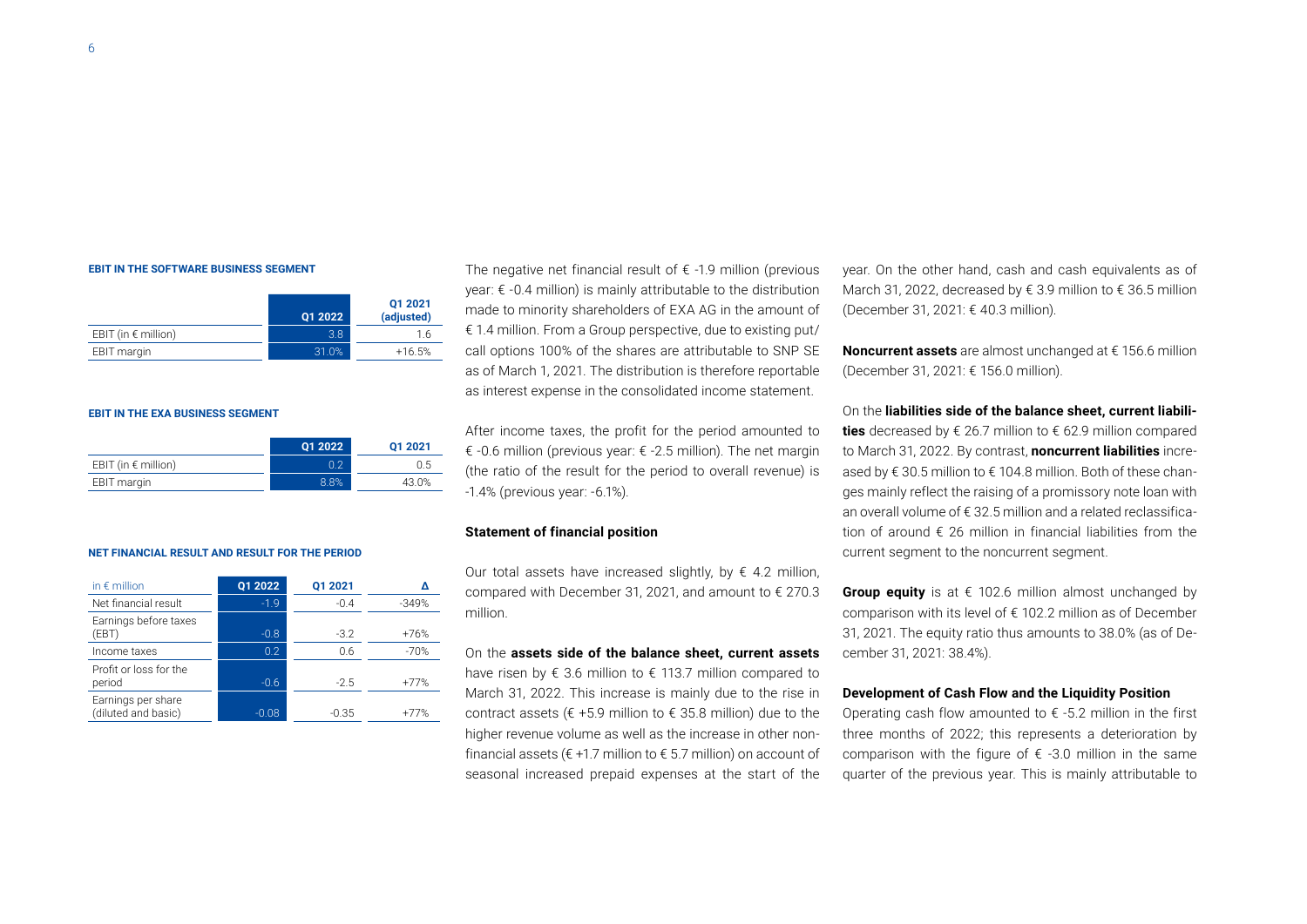the increase in working capital as a result of the significant revenue growth ( $\epsilon$  5.5 million, previous year:  $\epsilon$  1.4 million).

Negative cash flow from investing activities in the amount of € -3.3 million (previous year: € -2.1 million) is principally attributable to payments made for the acquisition of a majority of the shares in Datavard AG, in the amount of  $\epsilon$  3.0 million.

Financing activities resulted in a positive cash flow in the amount of € 4.5 million (previous year: positive cash flow of € 12.5 million). The positive cash flow has arisen due to proceeds from the raising of a promissory note loan in the amount of  $\epsilon$  32.5 million; this contrasts with loan repayments in the amount of  $\epsilon$  26.9 million.

The effects of changes in foreign exchange rates on cash and bank balances have resulted in a positive impact of  $\epsilon$  0.1 million (previous year: € 0.0 million).

Overall cash flow during the reporting period came to  $\epsilon$  -3.9 million (previous year: € 7.4 million).

Taking into account the changes presented here, the level of cash and cash equivalents declined to € 36.5 million, as of March 31, 2022. As of December 31, 2021, cash and cash equivalents amounted to  $\epsilon$  40.3 million. Overall, the SNP Group remains solidly positioned financially.

# **SIGNIFICANT EVENTS IN THE FIRST QUARTER OF 2022**

#### **Raising of a Promissory Note Loan**

In March 2022, SNP SE reached an agreement with investors on the raising of a promissory note loan with a total volume of € 32.5 million. The floating-rate loans have been concluded for a term of five years. The current rate of interest is 1.50% p.a. The loans serve to refinance and settle borrower's note loans from 2017 with a volume of  $\epsilon$  26 million and to finance further growth.

#### **Change of CFO**

On March 30, 2022, the Board of Directors reached an agreement with Prof. Dr. Heiner Diefenbach, Managing Director and Chief Financial Officer (CFO) of SNP, that Prof. Diefenbach would be dismissed as a Managing Director and leave SNP as of March 31, 2022. The Board of Directors would like to thank Prof. Diefenbach for his service as SNP's CFO for nearly two years. The Board of Directors immediately initiated the search process for his successor. Moreover, the Board of Directors resolved to appoint Prof. Dr. Thorsten Grenz as Managing Director of SNP. Prof. Grenz will serve as SNP's CFO in a temporary capacity until the search for a new CFO has been completed.

#### **EMPLOYEES**

As of March 31, 2022, the number of employees of the SNP Group decreased to 1,310; as of December 31, 2021, the SNP Group had 1,335 employees overall.

The average number of employees during the reporting period (Q1 2022), excluding the aforementioned group of individuals, was 1,316 (previous year: 1,451).

### **OUTLOOK**

SNP continues to assume a positive course of business for the 2022 fiscal year and confirms the forecast which it issued in March 2022 for the year 2022 as a whole as well as its mid-term forecast.

For 2022 as a whole, SNP still expects that

■ the order entry volume of the SNP Group will be driven, in particular, by the Group's software and partner strategy which will gain further market acceptance and will significantly exceed the previous year's level (2021: € 192 million).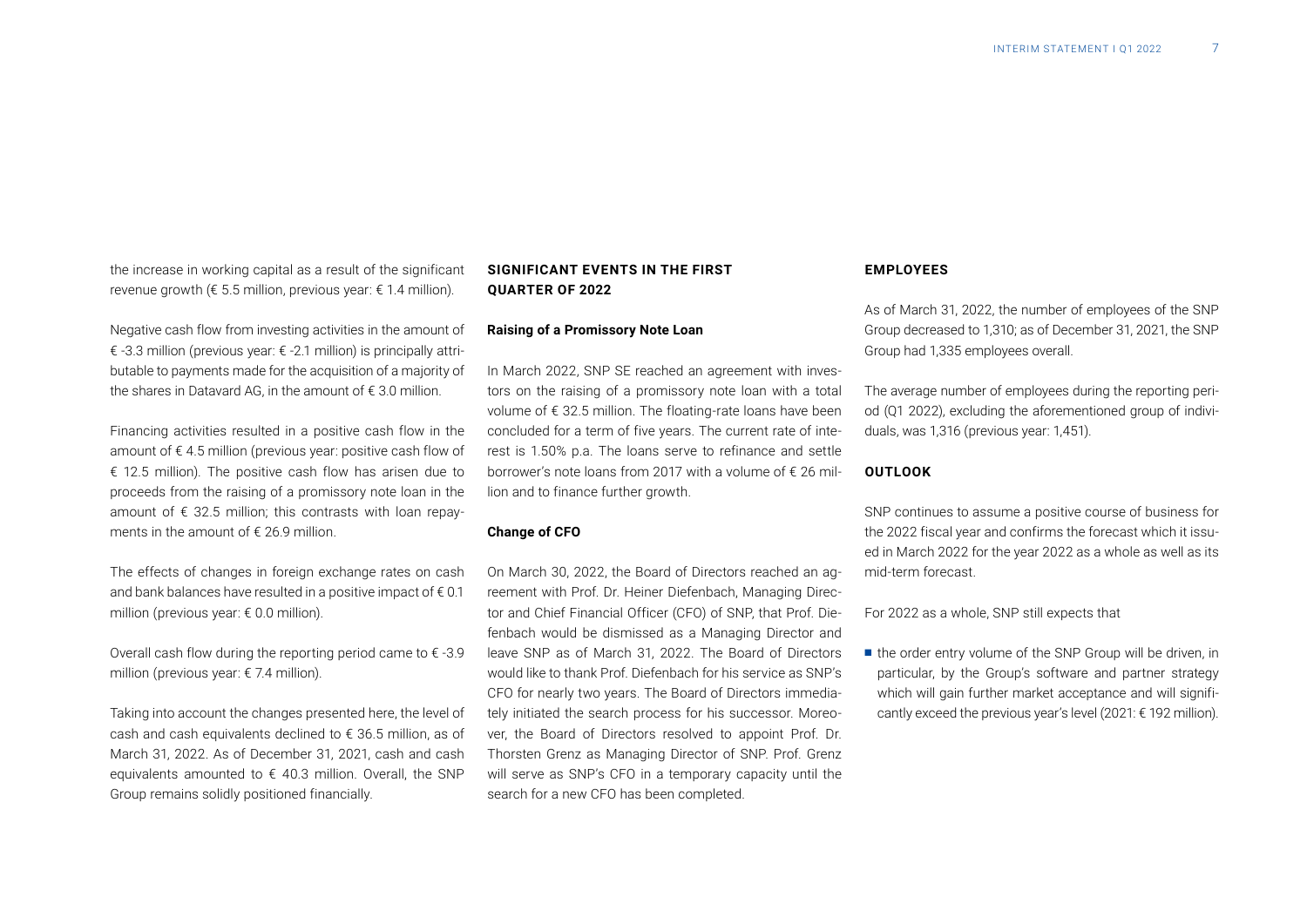- revenue will fall in a range of between € 170 million and € 190 million (2021: € 167.0 million; 2021 like-for-like\* : approx. € 160 million);
- $\blacksquare$  the EBIT figure will fall in a range of between  $\epsilon$  10.5 million and € 13 million. The EBITDA figure will increase more strongly in absolute terms than the EBIT figure. This is mainly due to the amortization of intangible assets added as a result of the acquisitions made in 2021 (PPA depreciation/amortization).

SNP envisages significant revenue growth year-over-year in all of its business segments (Services, Software and EXA). Revenue in the Software business segment is likely to increase more strongly in percentage terms than in the other two business segments.

As in previous years, it is assumed that, in 2022, revenue will not be evenly distributed over the quarters and that the second half of the year will be stronger.

<sup>\*</sup> As a pro forma indicator, like-for-like revenue in 2021 differs from the revenue reported for 2021 in the consolidated income statement due to the addition of the revenue realized by Datavard and EXA in 2021 prior to their respective acquisition dates (€ 12.5 million) and the elimination of the revenue which SNP Poland had realized in 2021 prior to its sale (€ 19.5 million).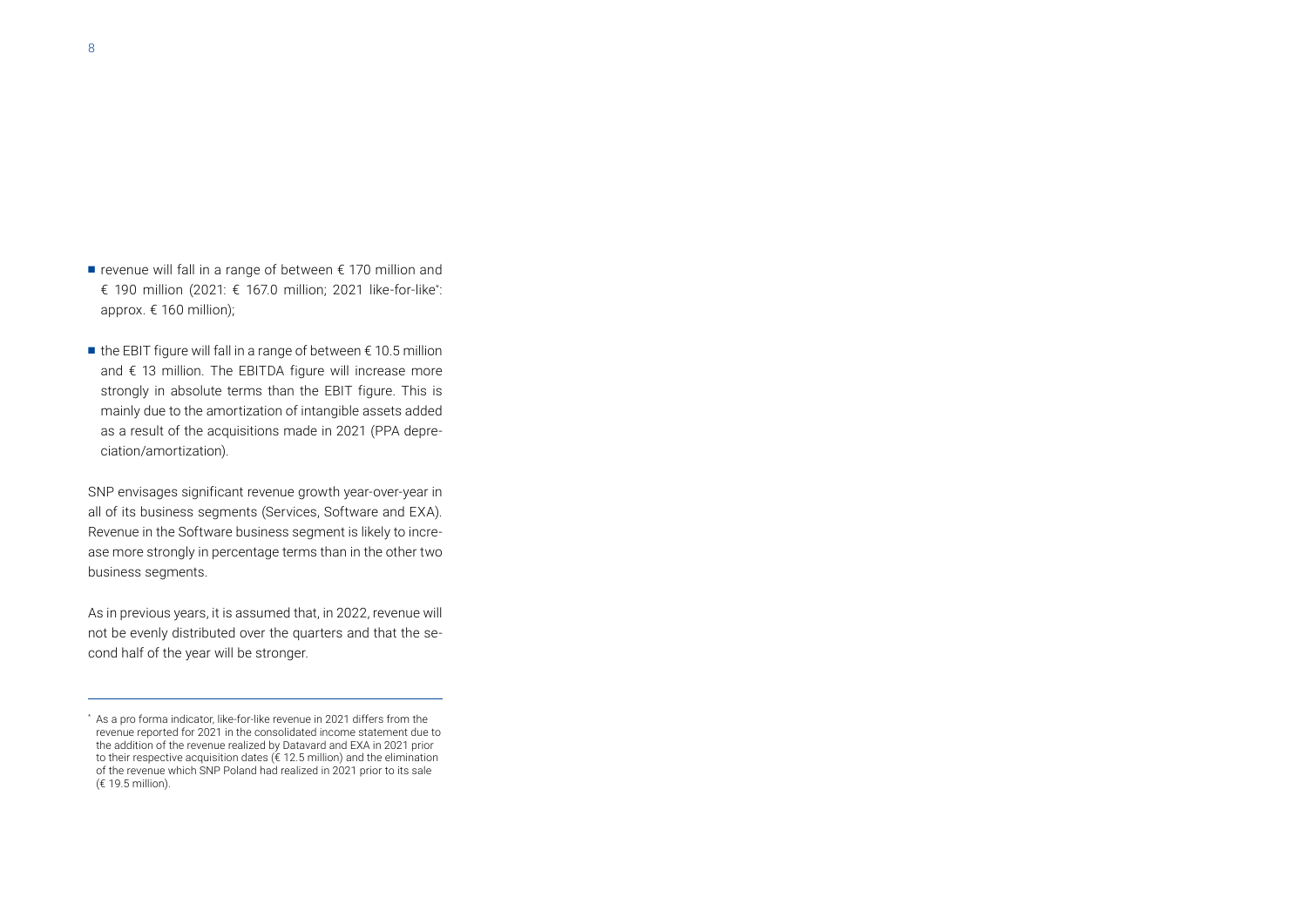# **CONSOLIDATED BALANCE SHEET**

to March 31, 2021

#### **ASSETS**

| in € thousand                                     | March 31, 2022 | Dec. 31, 2021 | March 31, 2021 |
|---------------------------------------------------|----------------|---------------|----------------|
| <b>Current assets</b>                             |                |               |                |
| Cash and cash equivalents                         | 36,486         | 40,337        | 33,022         |
| Other financial assets                            | 1,146          | 1.176         | 20,322         |
| Trade receivables and other receivables           | 33,429         | 33,807        | 24,102         |
| Contract asset values                             | 35,755         | 29.930        | 23,225         |
| Other non-financial assets                        | 5,728          | 4,005         | 5,006          |
| Tax receivables                                   | 1,136          | 826           | 90             |
| Disposal groups held for sale                     | $\Omega$       | 0             | 31,386         |
|                                                   | 113,680        | 110,081       | 137,153        |
| <b>Non-current assets</b>                         |                |               |                |
| Goodwill                                          | 71,334         | 70,376        | 45,531         |
| Other intangible assets                           | 22,270         | 23,284        | 15,502         |
| Property, plant and equipment                     | 5,145          | 5,313         | 4,855          |
| Rights of use                                     | 15,750         | 16,426        | 17,189         |
| Other financial assets                            | 20,147         | 20,092        | 949            |
| Investments accounted for under the equity method | 225            | 225           | 225            |
| Contract values                                   | 15,045         | 15,051        | 12,399         |
| Other non-financial assets                        | 110            | 134           | 156            |
| Deferred taxes                                    | 6,552          | 5,078         | 7,336          |
|                                                   | 156,578        | 155,979       | 104,142        |
|                                                   | 270,258        | 266,060       | 241,295        |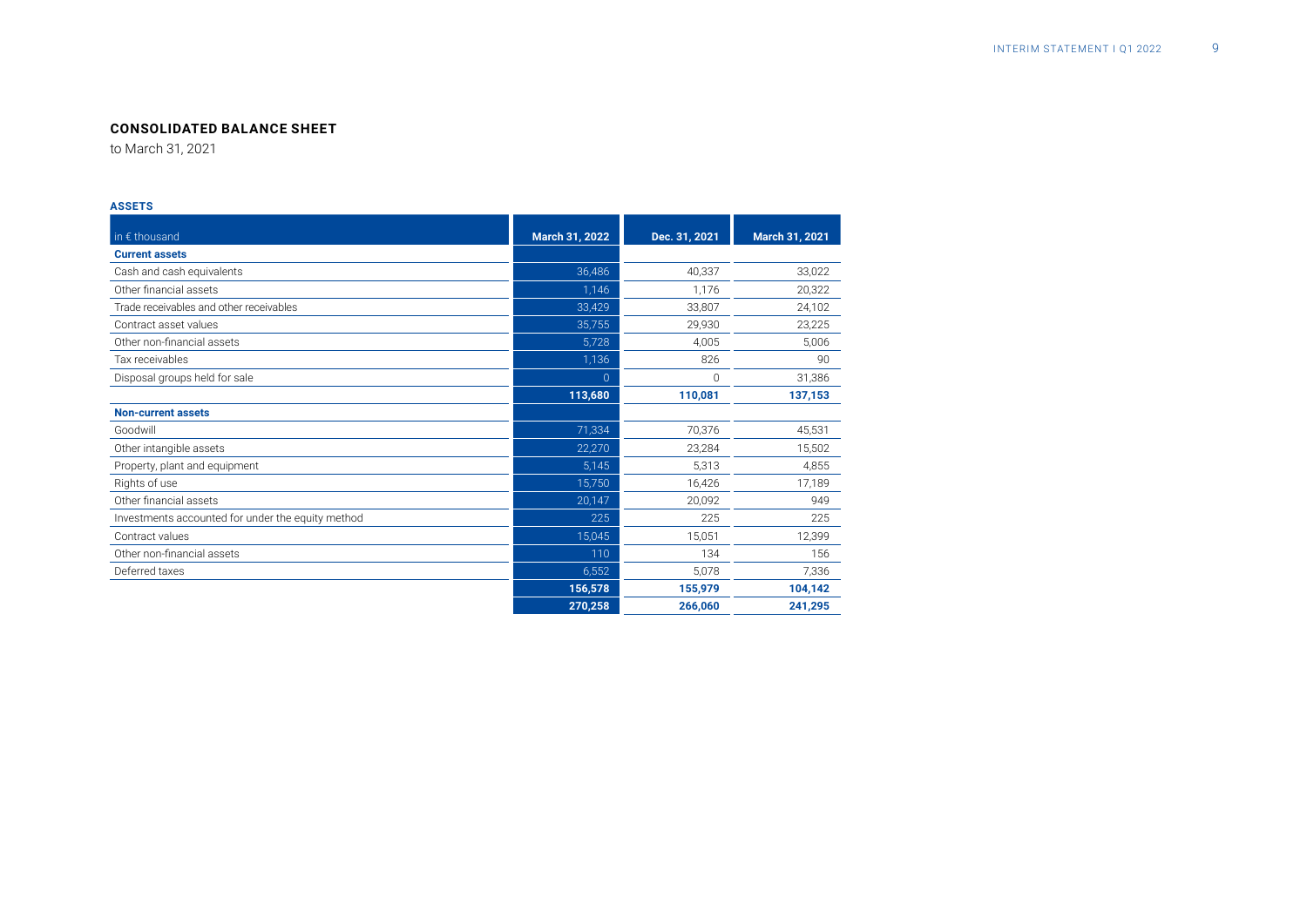#### **EQUITY AND LIABILITIES**

| in € thousand                                   | March 31, 2022 | Dec. 31, 2021 | March 31, 2021 |
|-------------------------------------------------|----------------|---------------|----------------|
| <b>Current liabilities</b>                      |                |               |                |
| Trade payables and other liabilities            | 6,691          | 8,339         | 6,045          |
| Contract liabilities                            | 13,812         | 10,652        | 9,972          |
| <b>Tax liabilities</b>                          | 1,597          | 1,930         | 2.122          |
| <b>Financial liabilities</b>                    | 11,819         | 41,011        | 34,804         |
| Other non-financial liabilities                 | 27,943         | 26,610        | 19,162         |
| Provisions                                      | 1,002          | 974           | 1,605          |
| Liabilities resulting from assets held for sale | $\Omega$       | 0             | 8,284          |
|                                                 | 62,864         | 89,516        | 81,994         |
| <b>Non-current liabilities</b>                  |                |               |                |
| Contract liabilities                            | 1,035          | 1,036         | 2,025          |
| <b>Financial liabilities</b>                    | 94,668         | 63,904        | 66,814         |
| Other nonfinancial liabilities                  | 107            | 131           | 214            |
| Provisions for pensions                         | 3,178          | 3,151         | 2,943          |
| Other provisions                                | 119            | 126           | $\Omega$       |
| Deferred taxes                                  | 5,703          | 5,972         | 3,368          |
|                                                 | 104,810        | 74,320        | 75,364         |
| <b>Equity</b>                                   |                |               |                |
| Subscribed capital                              | 7,386          | 7,386         | 7,212          |
| Capital reserve                                 | 96,939         | 96.818        | 87,120         |
| Retained earnings                               | 5,144          | 5,714         | 2,211          |
| Other components of the equity                  | $-1,334$       | $-2,153$      | $-7,889$       |
| Treasury shares                                 | $-4,892$       | $-4.892$      | $-4,410$       |
| <b>Equity attributable to shareholders</b>      | 103,243        | 102,873       | 84,244         |
| Non-controlling interests                       | $-659$         | $-649$        | $-307$         |
|                                                 | 102,584        | 102,224       | 83,937         |
|                                                 | 270,258        | 266.060       | 241,295        |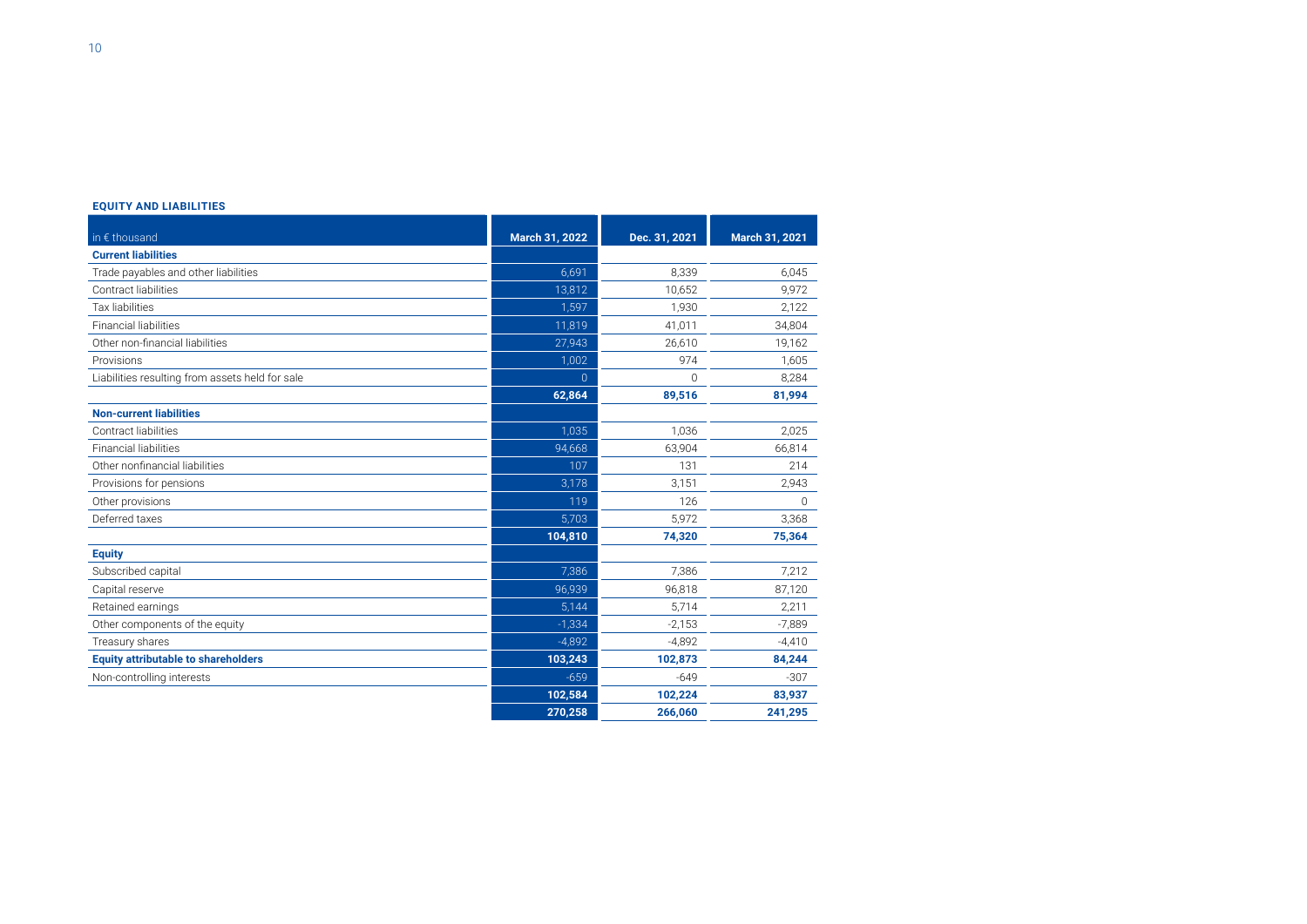# **CONSOLIDATED INCOME STATEMENT**

for the period from January 1 to March 31, 2021

| in € thousand                                                                          | Q1 2022     | Q1 2021     |
|----------------------------------------------------------------------------------------|-------------|-------------|
| Revenue                                                                                | 41,036      | 33,063      |
| Service                                                                                | 28,738      | 23,309      |
| Software                                                                               | 12,298      | 9.754       |
| Capitalized own services                                                               | $\Omega$    | 62          |
| Other operating income                                                                 | 1,838       | 1,003       |
| Cost of material                                                                       | $-5,467$    | $-5,349$    |
| Personnel costs                                                                        | $-27,114$   | $-25,412$   |
| Other operating expenses                                                               | $-6,396$    | $-4,148$    |
| Impairments on receivables and contract assets                                         | -2          | -3          |
| Other taxes                                                                            | $-122$      | $-133$      |
| <b>EBITDA</b>                                                                          | 3,773       | $-917$      |
| Depreciation and impairments on intangible assets<br>and property, plant and equipment | $-2,647$    | $-1,825$    |
| <b>EBIT</b>                                                                            | 1,126       | $-2,742$    |
| Other financial income                                                                 | 18          | 10          |
| Other financial expenses                                                               | $-1,901$    | $-429$      |
| Net financial income                                                                   | $-1,883$    | $-419$      |
| <b>EBT</b>                                                                             | $-757$      | $-3,161$    |
| Income taxes                                                                           | 189         | 632         |
| <b>Consolidated income/net loss</b>                                                    | $-568$      | $-2,529$    |
| Thereof:                                                                               |             |             |
| Profit attributable to non-controlling shareholders                                    | 3           | $-68$       |
| Profit attributable to shareholders of SNP Schneider-Neureither & Partner SE           | $-571$      | $-2,461$    |
| Earnings per share $(\epsilon)$                                                        | €           | €           |
| - Undiluted                                                                            | $-0.08$     | $-0.35$     |
| - Diluted                                                                              | $-0.08$     | $-0.35$     |
| Weighted average number of shares                                                      | in thousand | in thousand |
| - Undiluted                                                                            | 7,273       | 7,132       |
| - Diluted                                                                              | 7,273       | 7,132       |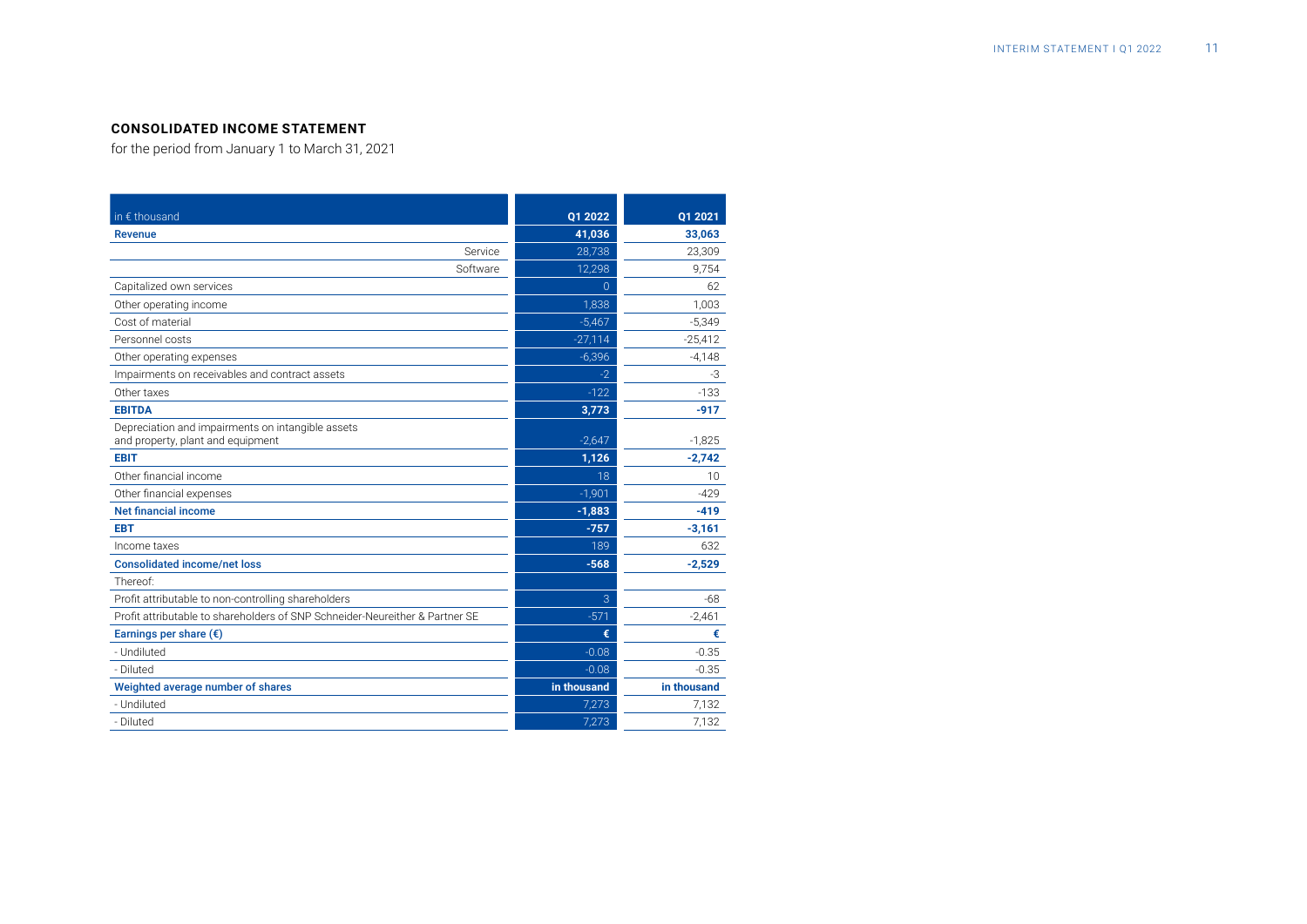# **CONSOLIDATED CASH FLOW STATEMENT**

for the period from January 1 to March 31, 2021

| in € thousand                                                                                                    | Q1 2022   | 01 2021  |
|------------------------------------------------------------------------------------------------------------------|-----------|----------|
| <b>Profit after tax</b>                                                                                          | $-568$    | $-2,529$ |
| Depreciation                                                                                                     | 2,647     | 1,825    |
| Change in provisions for pensions                                                                                | 27        | 37       |
| Other non-cash income/expenses                                                                                   | $-1,810$  | $-1,016$ |
| Changes in trade receivables, contract assets, other current assets,<br>other non-current assets                 | $-6,798$  | $-2,220$ |
| Changes in trade payables, contract liabilities, other provisions, tax liabilities,<br>other current liabilities | 1,323     | 870      |
| Cash flow from operating activities (1)                                                                          | $-5,179$  | $-3,033$ |
| Payments for investments in property, plant and equipment                                                        | $-277$    | $-689$   |
| Payments for investments in intangible assets                                                                    | $-40$     | $-82$    |
| Proceeds from the disposal of items of intangible assets and property, plant and equipment                       | 50        | 84       |
| Payments resulting from the acquisition of consolidated companies and other business units                       | $-3,033$  | $-1,436$ |
| Cash flow from investing activities (2)                                                                          | $-3,300$  | $-2,123$ |
| Payments for the purchase of treasury shares                                                                     | $\Omega$  | $-1,697$ |
| Proceeds from loans taken out                                                                                    | 32,500    | 20,000   |
| Payments for the settlement of loans and other financial liabilities                                             | $-26,886$ | $-4,756$ |
| Payments resulting from the settlement of lease liabilities                                                      | $-1,122$  | $-1,009$ |
| Cash flow from financing activities (3)                                                                          | 4,492     | 12,538   |
| Changes in cash and cash equivalents due to foreign exchange rates (4)                                           | 136       | 17       |
| Cash change in cash and cash equivalents $(1) + (2) + (3) + (4)$                                                 | $-3,851$  | 7,399    |
| Cash and cash equivalents at the beginning of the fiscal year                                                    | 40,337    | 29,405   |
| Cash and cash equivalents as of March 31                                                                         | 36,486    | 36,804   |
| <b>Composition of cash and cash equivalents:</b>                                                                 |           |          |
| Cash and cash equivalents                                                                                        | 36,486    | 36,804   |
| Cash and cash equivalents as of March 31                                                                         | 36.486    | 36.804   |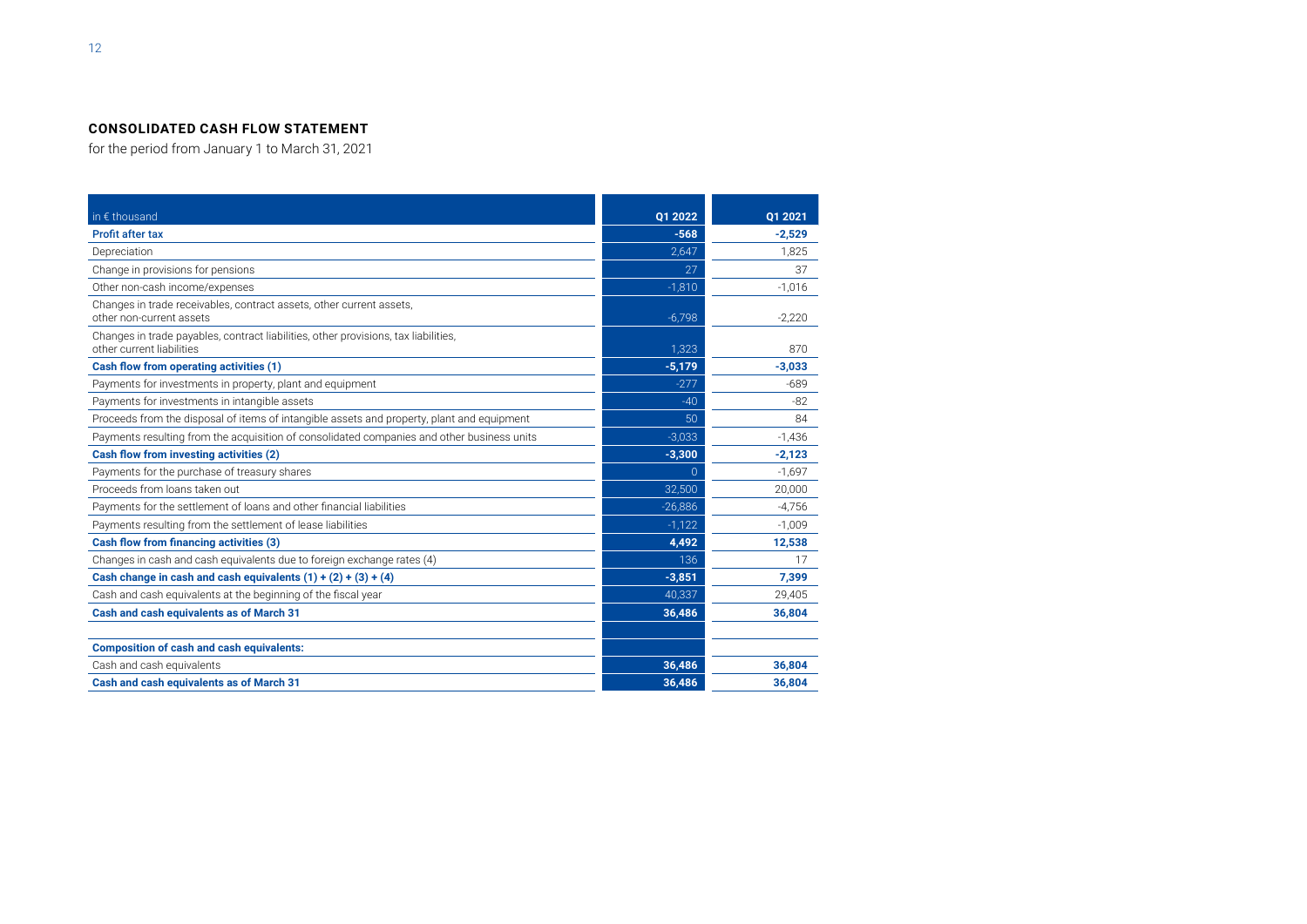# **CONSOLIDATED SEGMENT REPORTING**

for the period from January 1 to March 31, 2022

| in $\epsilon$ thousand                      | <b>Service</b> | <b>Software</b> | <b>EXA</b>  | <b>Total</b> |
|---------------------------------------------|----------------|-----------------|-------------|--------------|
| <b>External segment sales</b>               |                |                 |             |              |
| Jan. - March 2022                           | 26,511         | 12,134          | 2,391       | 41,036       |
| Jan. - March 2021 (adjusted)                | 22,242         | 9,713           | 1,108       | 33,063       |
| Jan. - March 2021 (as reported)             | 23,309         | 9,754           | $\mathbf 0$ | 33,063       |
| <b>Segment result (EBIT)</b>                |                |                 |             |              |
| Jan. - March 2022                           | 71             | 3,761           | 211         | 4,043        |
| Margin                                      | 0.3%           | 31.0%           | 8.8%        | 9.9%         |
| Jan. - March 2021 (adjusted)                | $-2,286$       | 1,607           | 476         | $-203$       |
| Margin                                      | $-10.3%$       | 16.5%           | 43.0%       | $-0.6%$      |
| Jan. - March 2021 (as reported)             | 300            | $-309$          | $\mathbf 0$ | $-9$         |
| Margin                                      | 1.3%           | $-3.2%$         | 0.0%        | 0.0%         |
| Depreciation included in the segment result |                |                 |             |              |
| Jan. - March 2022                           | 1,103          | 537             | 55          | 1,695        |
| Jan. - March 2021 (adjusted)                | 967            | 547             | 14          | 1,528        |
| Jan. - March 2021 (as reported)             | 962            | 556             | $\mathbf 0$ | 1,518        |

| <b>RECONCILIATION</b><br>in $\epsilon$ thousand | Jan. - March 2022 | <b>Jan. - March 2021</b><br>(adjusted) | Jan. - March 2021<br>(as reported) |
|-------------------------------------------------|-------------------|----------------------------------------|------------------------------------|
| <b>Result</b>                                   |                   |                                        |                                    |
| Total reportable segment                        | 4,043             | $-203$                                 |                                    |
| Expenses not allocated to the segments          | $-2,917$          | $-2,539$                               | $-2,733$                           |
| of which depreciation                           | $-950$            | $-298$                                 | $-308$                             |
| <b>EBIT</b>                                     | 1,126             | $-2,742$                               | $-2,742$                           |
| Financial result                                | $-1,883$          | $-419$                                 | $-419$                             |
| <b>Earnings before taxes (EBT)</b>              | $-757$            | $-3,161$                               | $-3,161$                           |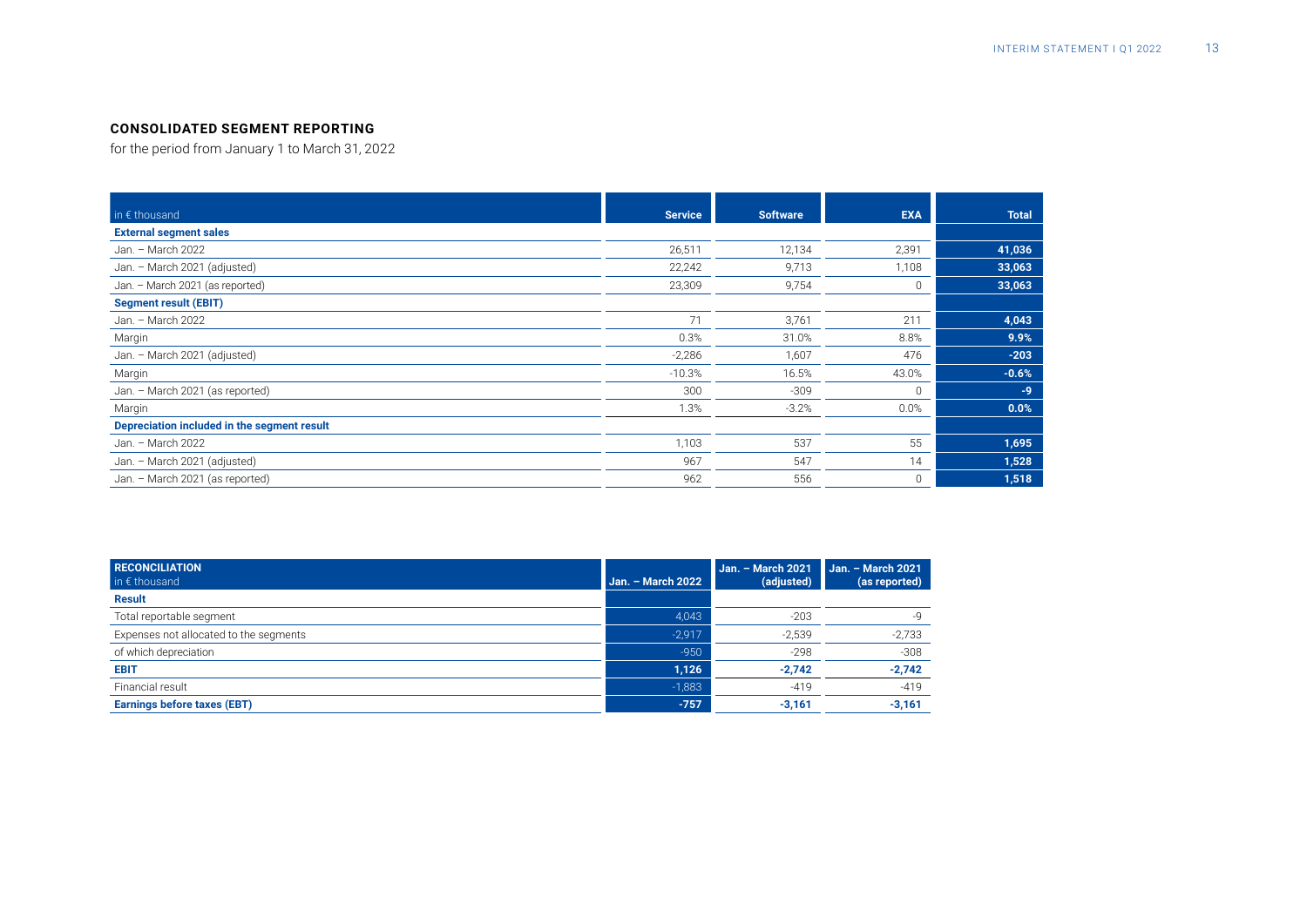All dates are provisional only. The current financial calendar can be sonsulted at: www.snpgroup.com/Investor-Relations/Finanzkalender.

# **CONTACT**

Do you have questions or need more information? We are at your disposal:

SNP Schneider-Neureither & Partner SE Speyerer Straße 4 69115 Heidelberg Tel.: +49 6221 6425-0 Email: info@snpgroup.com Internet: www.snpgroup.com

#### **CONTACT INVESTOR RELATIONS**

Marcel Wiskow Director Investor Relations Telefon: +49 6221 6425-637

Email: investor.relations@snpgroup.com

This Interim Statement is also available in German. The legally binding document is the original German version, which shall prevail in any case of doubt.



Copyright © 2022